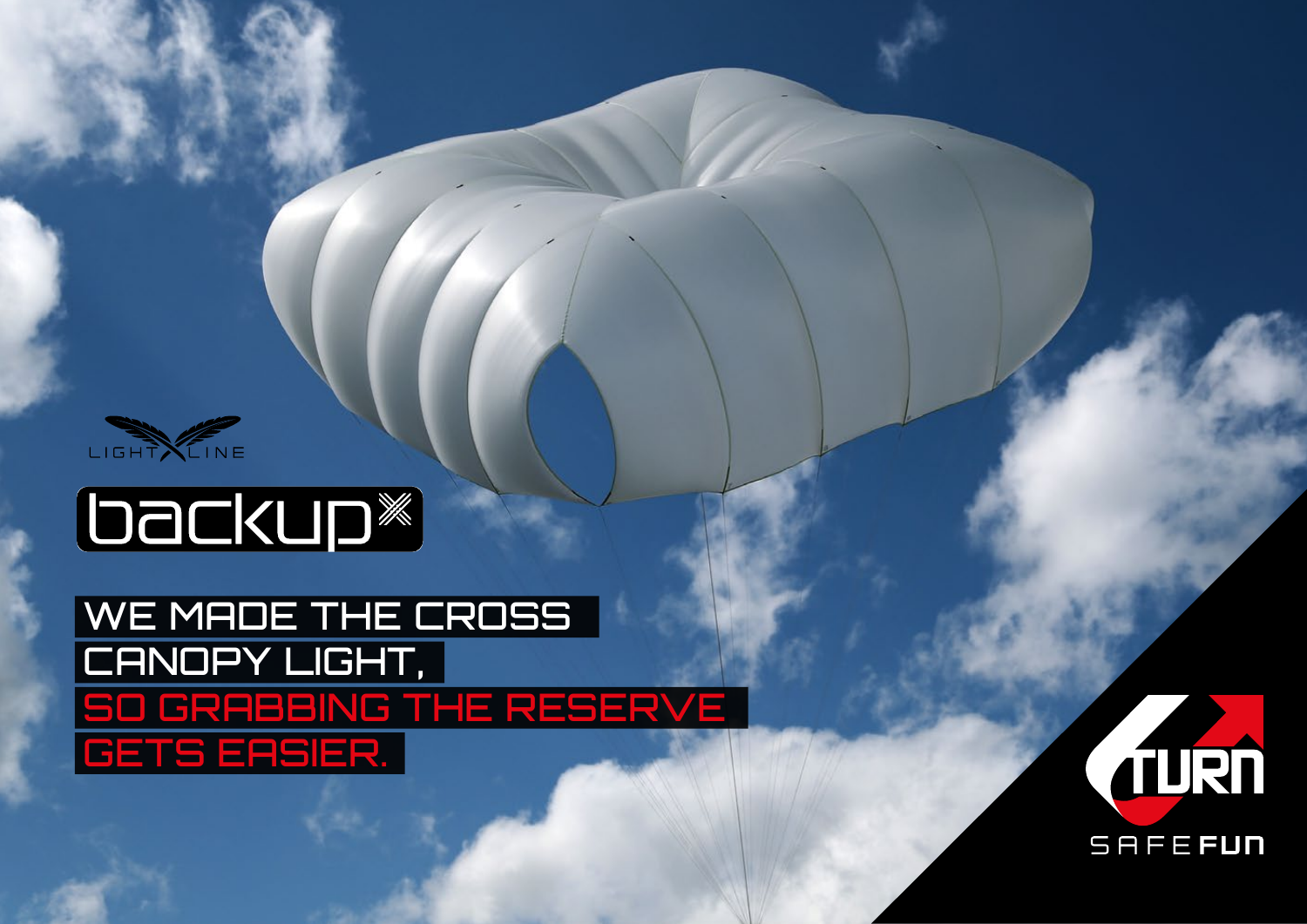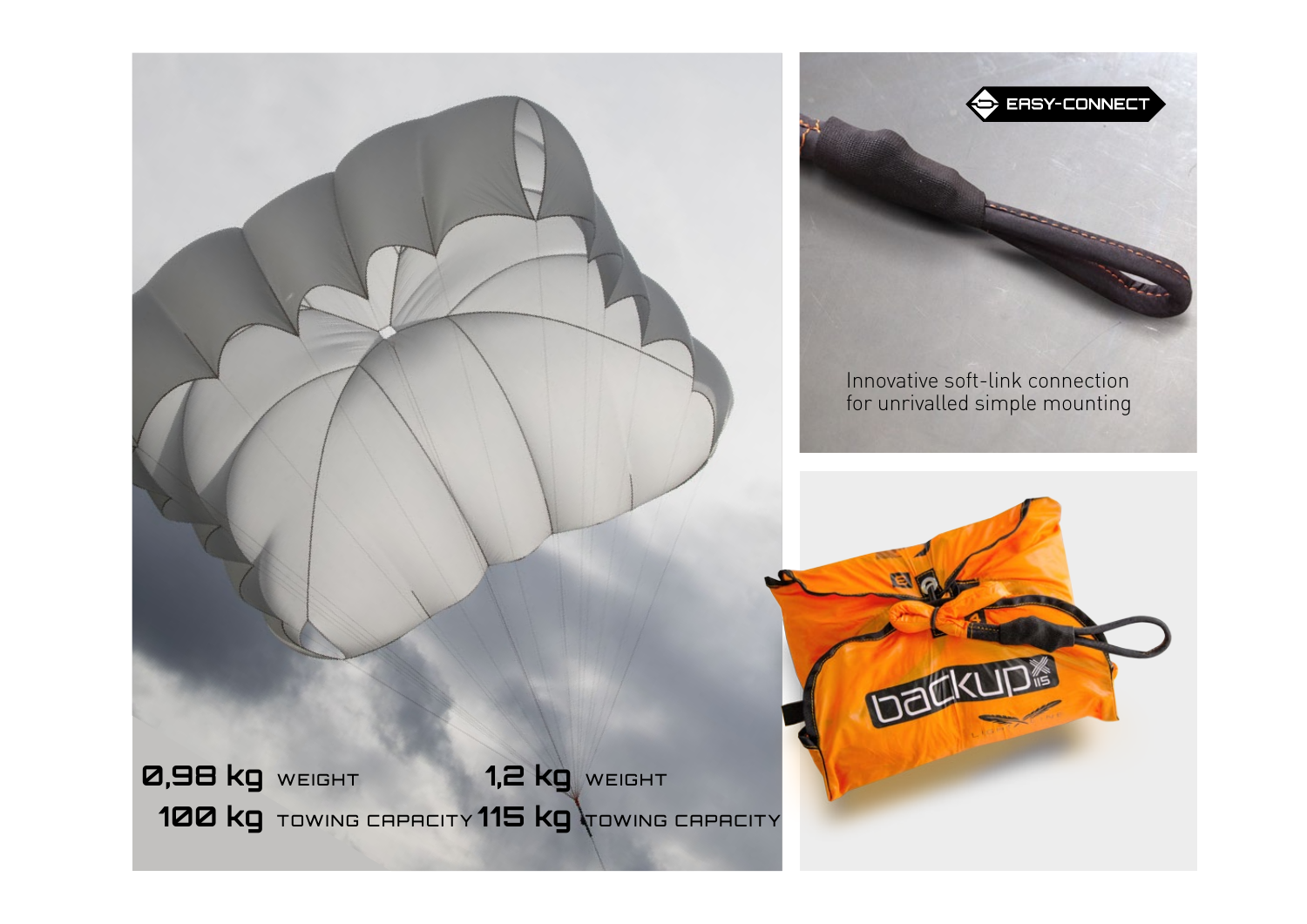### **BACKUp X** Save your life

With the BACKUP series U-Turn presents an innovative line of reserve parachutes in the newest generation. The lightweight cross canopy X is built in accordance with the newest development findings and provides all constructional advantages of the square reserve parachute with a sensational weight of only 0.98/1.2 kg. The BACKUP X line not only provides impressing minimum values at weight but also at the vital opening and sinking rates. Through elaborate calculations of the cross canopy shape and air outlets it results in a flight behavior that is almost completely free of pendulum movements.

Thanks to the usage of state-of-the-art high-tech materials the BACKUP X is a lightweight despite its uncompromising sized surface area. This is vital for the sinking rate and the stable flight behavior. Efficient air inlets - in combinati-

BACKUP X: lightness that matters in case of emergency. Reliable when you need it - inconspicuous when you don't.

on with the pre-tensioning at the base edge through Rapid Inflation System (RIS) - compensate for the surface area at filling behavior and opening

time. Therefore the reserve concept was able to undercut the stringent norms of the EN and LTF certification. But also at the processing cutting-edge manufacturing methods at highest safety standards are applied. That is the result of the long standing manufacturing-know-how from the traditional parachute production.

As another novelty the BACKUP X is equipped with the Easy Connect. That is an innovation by U-Turn that drastically simplifies the mounting of the reserve. Through an integrated soft-link the main bridle of the BACKUP X can be connected with any junction neat and easy.



Maximal best values through minimal factors:

- $\triangleright$  minimal sinking rate of approx.. 5 m/s
- ▶ optimized opening time through the Rapid Inflation System (RIS)
- very high swing resistance through the deeply downwards pulled construction of the canopy and optimized air outlets
- minimal weight through resistant lightweight material
- maximal safety

 simplified packing through color coded packing loops and numbered widths for packing aid

- **Simplified mounting** through the Easy Connect system
- ▶ opening optimized air inlets
- opening optimized four-leaf container in signal color

The material-mixture is aimed at long-term durability. The used canopy material Paratex SX 20 is characterized through high resistance at low elongation features. An antistatic coating avoids the layers to stick together.

The BACKUP X100/115 is a versatile all-round reserve parachute that is aimed at a wide pilot profile. Inconspicuous through minimal pack volume and weight it provides reliability when it is required. Through the small pack size it is also the perfect choice for alpine pilots with convertible and lightweight harnesses.

The BACKUP X-line is EN and LTF certified and is available as of now. Backup your life! So grabbing the reserve gets easier.

For further information visit www.u-turn.de